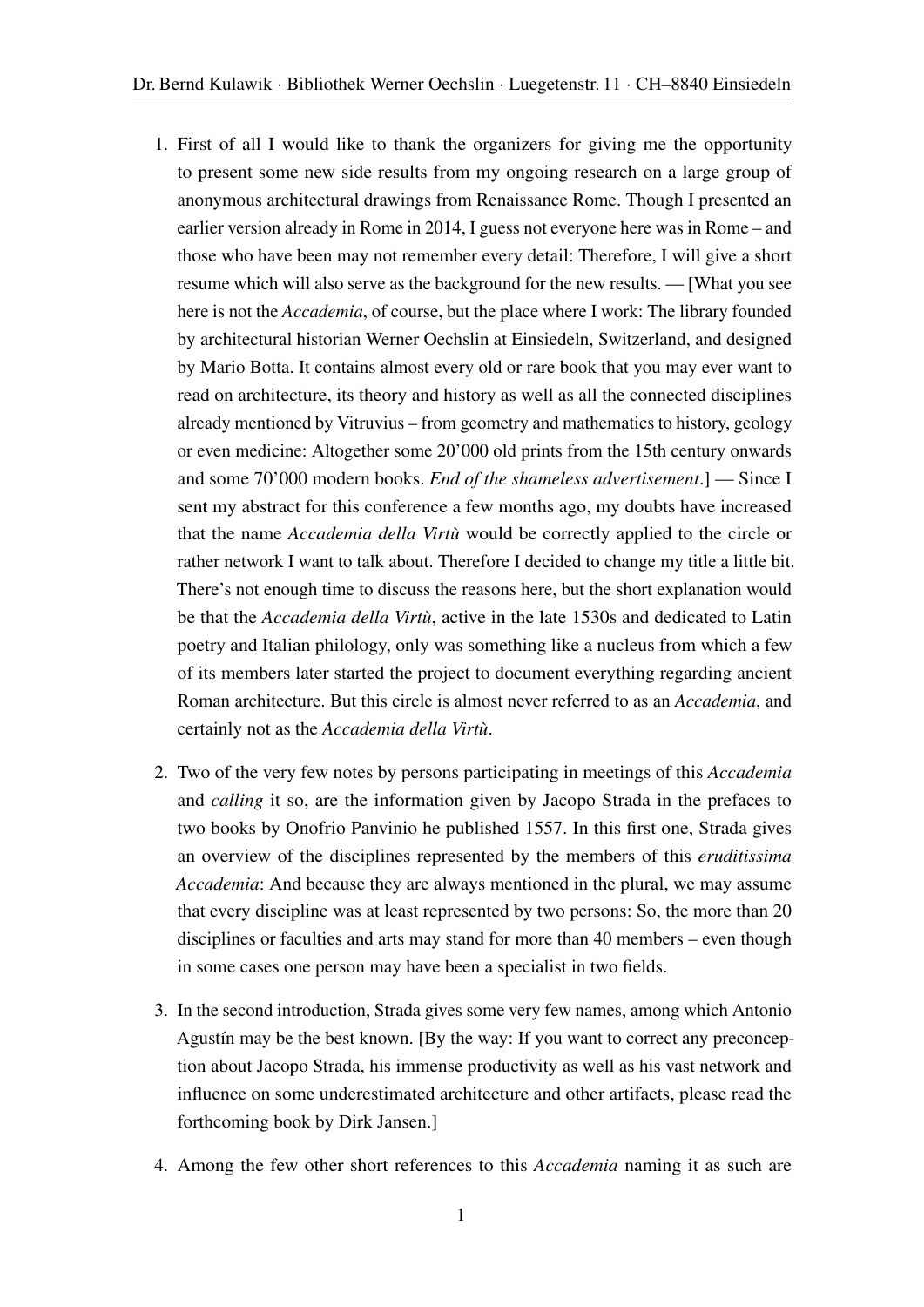these two notes by Vasari and Egnatio Danti regarding the life of Jacopo Barozzi da Vignola. Vasari may be the source for the mistake that led to the invention of the term *Accademia vitruviana*, even though his claim that the *Accademia di nobilissimi gentil'huomini e signori che attendevano alla letione di Vitruvio* is contradicted by his own remark in the same sentence, that this *Accademia* ordered Vignola to *misurare interamente tutte l'anticaglie di Roma*. Therefore, the interest of this *Accademia* must have extended far over the pure reading of Vitruvius.

- 5. In 2014, I had identified 56 persons who were members of the *Accademia* or stood in close contact with it, worked for it or inherited some of the material it had collected.
- 6. In the meantime, this network could be extended to some 85 known and at least 25 anonymous persons, the latter mostly serving as draftsmen for project.
- 7. Our main source of information about this project is the famous but hardly ever carefully read – letter by Claudio Tolomei to Agostino de' Landi written in 1542 and published by Tolomei himself in this collection of his letters in 1547. In it, Tolomei describes the project as a *publishing* project and consequently speaks of *books to be published*, not just of fields of curiosity or research. He also explains that this project *was not* intended to satisfy the curiosity of some antiquarians, but that its aim was to collect *all* availabe information about ancient Roman architecture as the basis for the establishment of a new architecture – the best one could have if that of ancient Rome was regarded as some kind of an unsurpassed paradigm and model setting the standards for what had to be achieved. So, one may speak from a planned *Renaissance* in the strict sense of the word. [Fortunately or unfortunately, they didn't succeed and Michelangelo's 'post-modernism' took over and lead to the baroque. . . ]
- 8. Depending on how one counts, this program describes 23 to 25 books not 20 as you can read everywhere — many of them obviously containing several volumes. The first eleven were to be dedicated to a philological *tour de force* on Vitruvius' *De architectura libri decem*, containing a new edition based on a comparison of all available sources, commentaries, vocabularies or rather: lexica, translations and summarized sets of rules etc. The other 12 books – according to the material to be documented in them the by far larger part of the project, should include a cronological documentation of Rome's urban development in Antiquity and *all* available artifacts somehow related to architecture: from the surviving buildings themselves to *all* tombstones and sarcophagi, *all* statues, *all* friezes and reliefs, *all* architectural elements like bases or capitals that could not be related anymore to any known building, *all* vases and other similar objects used for the decoration of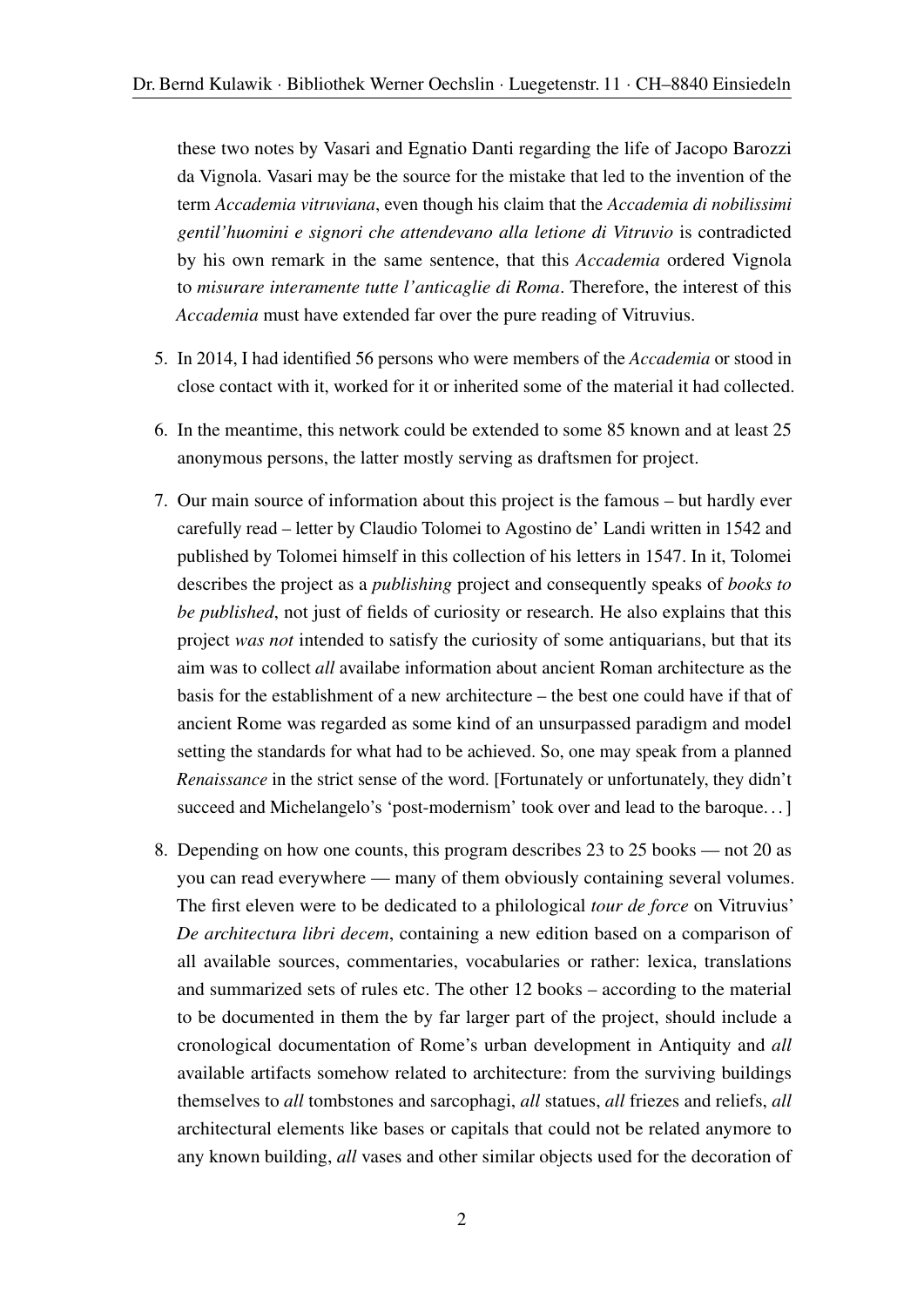buildings, *all* tools and instruments, *all* inscriptions, a list of *all* paintings, *all* medals and coins and finally *all* building and hydraulic machines as well as aquaeducts.

- 9. Of course, this project always was regarded as 'megalomaniac' and Tolomei's letter was read as something one could not really take seriously. – *Even though* Tolomei clearly says how the project was to be realised: The enormous workload was to be divided among many specialists, and therefore, he says, it should be no wonder that all of it could be realised in *less than three years.* – Of course, we all know that you have to give some very optimistic estimations when applying for funding, but could Tolomei honestly expect to convince count de' Landi to become a financial supporter with a project so grossly *over the top?* Was Tolomei straightly lying into the face of his potential patron and his readers in 1547? I don't think so.
- 10. Up to now only four Renaissance sources have been assumed to be the result of the *Accademia*'s work: Guillaume Philandrier's *Annotationes* to Vitruvius, parts of the illustrated second edition of Marliano's *Topographia urbis Roma* – both from 1544 – and the so-called, closely interrelated *Codices Coburgensis* and *Pighianus.*
- 11. Among these, Marliano's *Topographia* is of special interest because it was printed by the Dorico brothers who call themselves here *Academiae Romanae inpreßorum*. And in 1544 this can hardly refer to the first *Accademia Romana* founded by Pomponio Leto, which ceased its activities in 1527 with the *Sacco di Roma.*
- 12. The drawings of reliefs, statues and sarcophagi in the *Codices Coburgensis* and *Pighianus* were identified as belonging to the *Accademia'*s work only 30 years ago by Richard Harprath and Henning Wrede: These drawings and some inscriptions are very remarkable because of the precision with which the draftsmen recorded their objects: They show them *as they were*, not *as they were expected or supposed to be*. They did not comlete them or mix in their own interpretations. My guess is that this methodology was developed by the philologists in this circle. One of the main draftsman of the *Codex Coburgensis* seems to have been Antoine Morillon.
- 13. In addition to these four sources, the at least 6 volumes with Latin inscriptions collected by Jean Matal with the help of – among many others – Philandrier, Morillon and Martin Smet should also have been part of the list long ago, because they were known at least since Theodor Mommsen used them as the foundation for the still on-going project of the *Corpus Inscriptionum Latinarum*.
- 14. Again, they recorded the inscriptions in the same manner as the reliefs were recorded in the *Codices Coburgensis* and *Pighianus*: documenting the sources *as they are*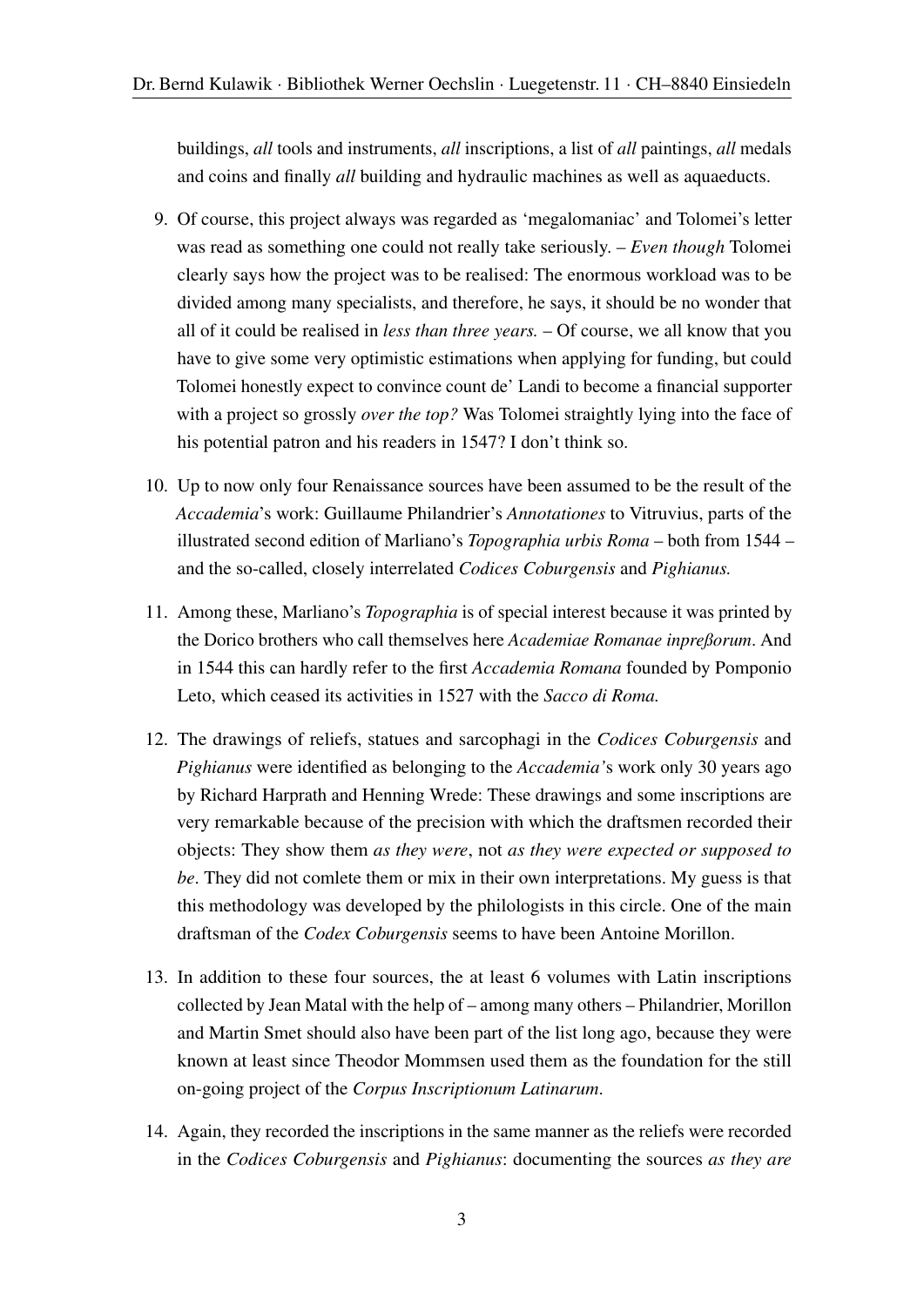without interpretation or corrections that would not be clearly distinguished from the original document.

- 15. Because of my research regarding the so-called *Codex Destailleur D* (Hdz 4151) I am convinced that this group also belongs to the preparatory work done for the *Accademia*, especially for its book 13 in the list.
- 16. When I started to take up the work on this codex done for my dissertation three years ago, I expected to find some 50 sheets with drawings more than the 120 in Berlin and 40 in Vienna already known. As you can see, the number has "slightly" increased from about 210 sheets with some 1'000 single drawings to almost 700 with ca. 3'300 drawings. This is not only the largest surviving group of drawings stemming from the same background, but also the group with the most precise measurements ever taken in an co-ordinated attempt by a some 20 draftsmen over almost 20 years. It may therefore be the result of the largest survey of ancient Rome *ever* undertaken – and done in a time when many of the ruins where in much better condition then they were later in the 19th and 20th century when comparable surveys were made for single buildings.
- 17. The anonymous, mostly French draftsmen who created these architectural drawings also recorded the ancient buildings with the same precise and archaeological method used for the reliefs, sarcophagi and inscriptions. They also show many details that – to my knowledge – no-one ever recorded – or did not record in such detail – up to the 20th century. That they recorded the remains of the buildings *as they* are, not *as they might have been* or *migh have been expected to are*, can be seen for instance in this ground plan of the Colosseum.
- 18. These draftsmen recognized what can now be seen with any maps application easily on the internet: That the Colosseum's ground plan is not an oval or any other regular geometrically correct and reconstructable form: Otherwise, the radiuses from the main axes could not cross each other.
- 19. They also documented the 'roof landscape' of the Baths of Diocletian and. . .
- 20. the underground heating system, as well as . . .
- 21. the water supply system with the reservoir, later destroyed and never recorded as precisely as in this drawing – together with the main water supply pipes or tunnels.
- 22. This was roughly the amount of sources attributable to the *Accademia* two years ago when I presented a first overview at *Making of the Humanities IV* in Rome.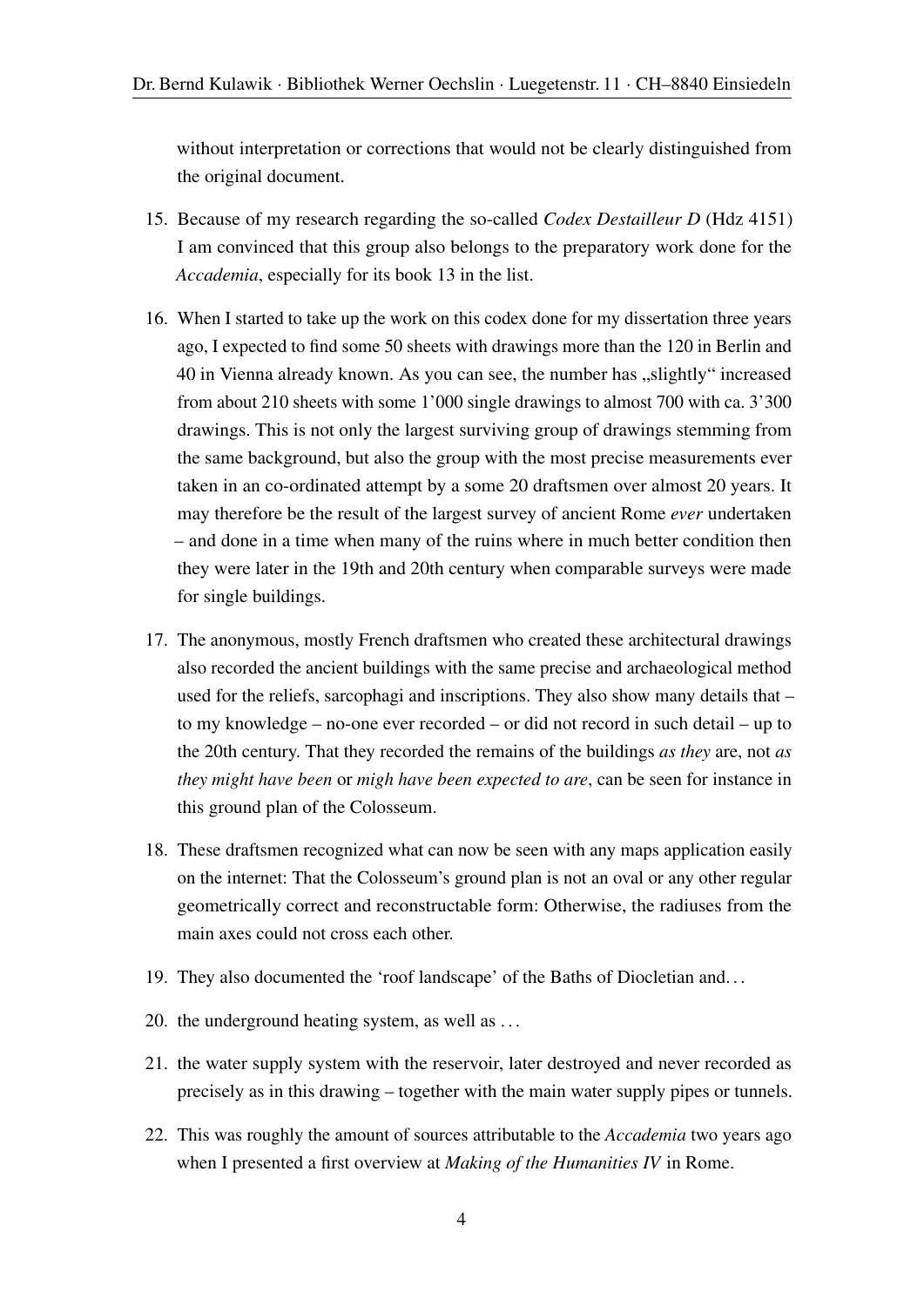- 23. In the meantime I found or was pointed to many other manuscript sources and printed books that might or should be added to the list, because their authors stood in close contact with the *Accademia*'s members or were members themselves, and / or because these sources strongly resemble items from Tolomei's list. In most cases their deviation from Tolomei's original description can be explained through the end of the *Accademia*'s work seemingly caused by the untimely death of Marcello Cervini in 1555 three weeks after his election to the papal throne as Marcellos II. — The question marks in my list point to the possibility that at least some of the preparations for the according books must have existed at least in manuscript form and may still be unidentified and, therefore, maybe could still be found. The only exeption, from my point of view, may be volumes 6 and 7, because I regard these parts as a little bit 'beside the point' of the entire project.
- 24. Thanks to Dirk Jansen's extensive research on Jacopo Strada, we may include in the list also the so-called *Codex Miniatus 21* in Vienna:
- 25. It contains 174 uniform drawings of ancient statues and 102 of busts, equally uniform, of Roman emperors and their family members.
- 26. As far as I know this is the largest such collection and the only one with a systematic approach. But unfortunately, it has not been studied yet or seen in context to Strada's other activities or even the *Accademia.*
- 27. We may also add, presumably, Strada's *Magnum ac novum opus*, originally consisting of 30 Volumes with drawings after ancient coins. The remaining 29 of them are now in Gotha, Germany, and for the first time being investigated by Dirk Jansen and Volker Heenes – you may hear more about this project in March at the RSA annual meeting in Chicago. At the moment it seems that Strada's project started independently from the *Accademia* and was extended later far beyond its original aims: But because many of the drawings seem to have been made in Rome before 1555 when Strada was attending the *Accademia'*s meetings regularly, I would like to see here at least a close connection.
- 28. In addition, there are also two versions of a book on hydraulic machines printed by Strada's grandson Ottavio in 1617 and 1623.
- 29. He mentions that they are based on drawings by his grandfather who did not live long enough to publish them himself.
- 30. There are at least 3 volumes with even more drawings than printed in the book but I haven't seen them yet. Though they mostly seem to represent inventions from the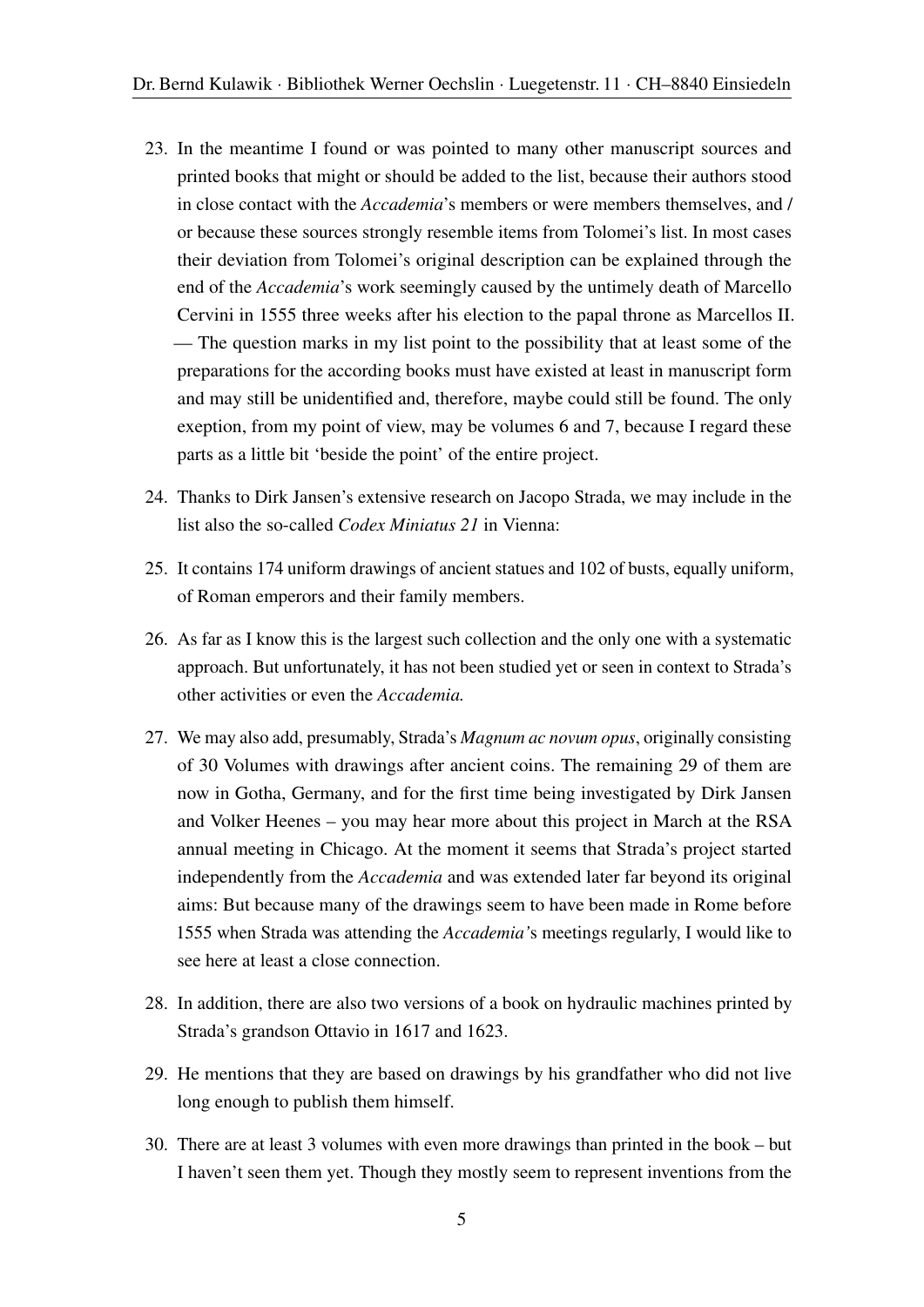16th century, maybe by Strada himself, by now it cannot be excluded that at least some of them are reconstructions of machines described by Vitruvius and others ancient authors made for the last book in the list.

- 31. And finally, recent findings of connections between drawings in Vienna and Ferrara and prints in Antonio Labacco's *Libro appartenente all'architettura* from around 1552 suggest,
- 32. that at least a part of book 13 from the list was making it into print. It is very likely that Labacco intended to book to be extended with more plates and that it was to form a close relation, even a complementary set, with Vignola's *Regola*, printed in or before 1562 on the same machine in Labacco's house in Rome.
- 33. So far, these can only be first estimates and hypotheses regarding the *Accademia*'s program: As I mentioned, my own research regards only the architectural drawings. I guess you may agree that it would require a truly interdisciplinary, international research network and project to rediscover the material left behind by the *Accademia* and its complex networks of persons as well as sources: Like in the case of the books on architecture and coins, my impression is, that after the death of Cervini in 1555 many members of the *Accademia* later used the material in their possession to publish their own books with a now somewhat *different* approach or aim. This may be the case in Labacco, Vignola, Smet, Pighius, or Agustín and others. — In addition, some persons who had not been members of the *Accademia*, got hold of some parts of the material and used it for their own purposes – like Onofrio Panvinio and Paulo Manutio who more or less inherited Matal's codices, or Justus Lipsius who came to Rome in 1567 as the secretary of cardinal Antoine Perrenot the Granvelle who himself had been been in close contact with and employed Academicians like Morillon and Pighius before. — And a third group may include persons like Barbaro who over years stood in close contact with Academicians like Trissino. Trissino attended the meetings of the *Accademia* during his stay in Rome, had a long dispute with Tolomei about the usage of letters in a new Italian and was accompanied by the young Palladio to Rome who during these years in tht 1540s must have made his measured drawings of Antiquities – I would guess: in cooperation with the *Accademia*'s group of surveyors. So, it seems plausible that Barbaro took up the idea for an annotated and illustrated translation and edition of Vitruvius after Cervini's death together with Palladio as his architectural adviser from the *Accademia*'s program. — I guess you may agree that this *Accademia*, the large amount of incredibly detailed and rich material it created as well as its astonishing methodology would be worth to be rediscovered and studied in a co-